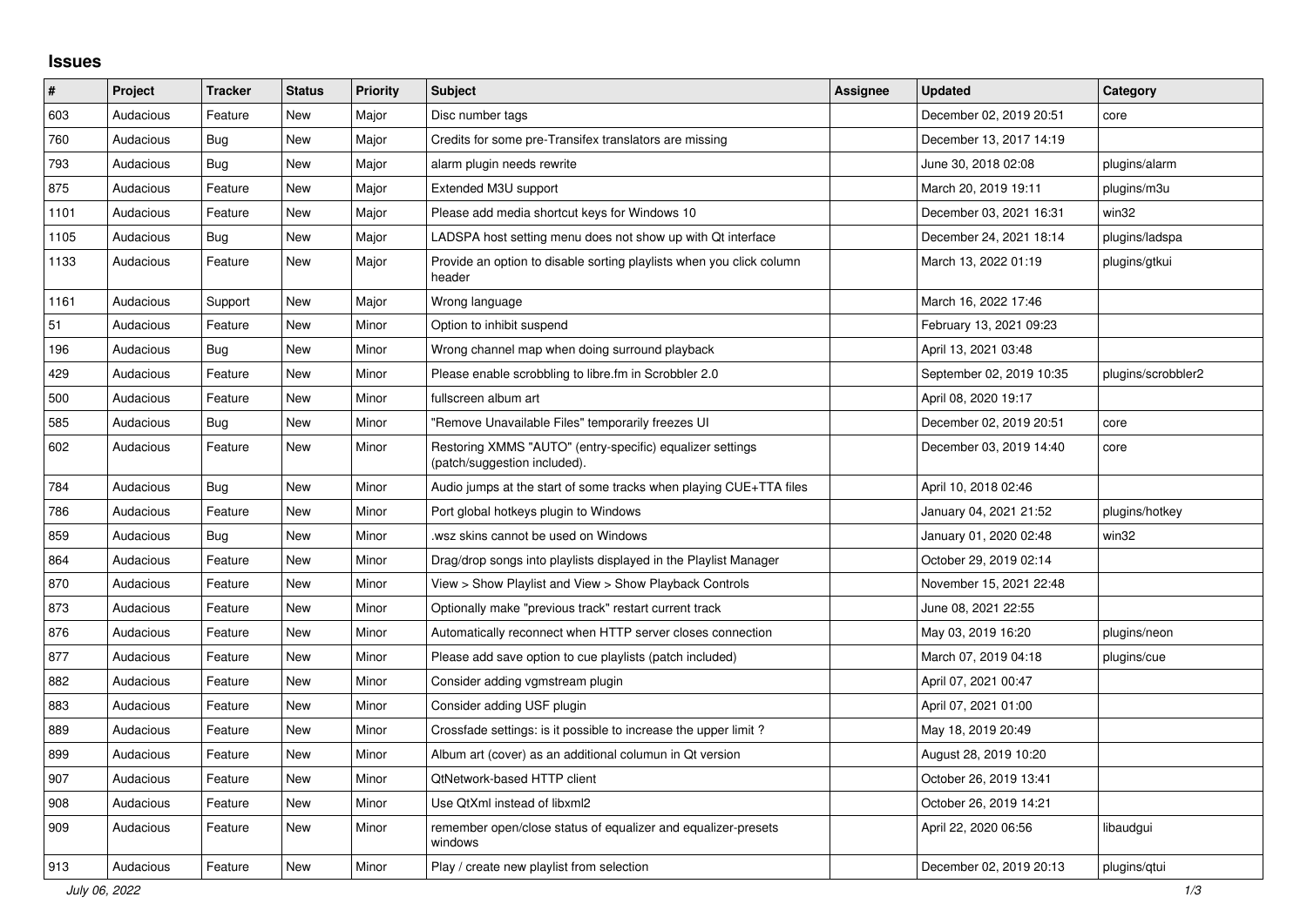| $\sharp$ | Project   | <b>Tracker</b> | <b>Status</b> | <b>Priority</b> | Subject                                                                                             | <b>Assignee</b> | <b>Updated</b>          | Category                 |
|----------|-----------|----------------|---------------|-----------------|-----------------------------------------------------------------------------------------------------|-----------------|-------------------------|--------------------------|
| 918      | Audacious | Feature        | <b>New</b>    | Minor           | Replace libguess with libuchardet                                                                   |                 | November 19, 2019 05:50 |                          |
| 924      | Audacious | Feature        | New           | Minor           | Option to replace playlist contents by drag and drop                                                |                 | December 02, 2019 20:15 |                          |
| 943      | Audacious | Feature        | New           | Minor           | Being able to add several folders to the library, and arrange that<br>Audacious recognizes symlinks |                 | March 23, 2020 15:41    | plugins/search tool      |
| 945      | Audacious | Feature        | <b>New</b>    | Minor           | Balance control in newer interface                                                                  |                 | March 23, 2020 13:28    | plugins/qtui             |
| 955      | Audacious | Feature        | New           | Minor           | Enqueue option                                                                                      |                 | April 09, 2020 03:54    |                          |
| 956      | Audacious | Feature        | New           | Minor           | Stream to chromecast                                                                                |                 | January 11, 2021 01:19  |                          |
| 968      | Audacious | Feature        | New           | Minor           | Loop PSF files at normal loop points during repeat mode                                             |                 | April 16, 2020 03:25    | plugins/psf              |
| 969      | Audacious | Feature        | New           | Minor           | streamtuner plugin: Please add column-sortability, or at least sort<br>alphabetically by 1st column |                 | June 16, 2020 09:54     | plugins/streamtuner      |
| 973      | Audacious | Bug            | New           | Minor           | "snd_pcm_recover failed" alsa error and "String leaked" warnings                                    |                 | August 28, 2021 08:52   |                          |
| 975      | Audacious | Bug            | <b>New</b>    | Minor           | Segfault/leak on exit with streamtuner enabled                                                      | Ariadne Conill  | May 01, 2020 00:17      | plugins/streamtuner      |
| 987      | Audacious | Feature        | New           | Minor           | Closing of Search Library tool by same method as opening it                                         |                 | May 13, 2020 00:15      |                          |
| 993      | Audacious | Bug            | New           | Minor           | Lyrics for streamed content are written to cache but not read.                                      |                 | June 07, 2020 13:10     | plugins/lyricwiki        |
| 995      | Audacious | Feature        | New           | Minor           | Add star rating to songs                                                                            |                 | June 16, 2020 09:56     |                          |
| 996      | Audacious | Feature        | New           | Minor           | Refine playlists when searching (search all playlists)                                              |                 | June 16, 2020 09:58     |                          |
| 1011     | Audacious | Feature        | New           | Minor           | Visible separator of folders in the playlist                                                        |                 | July 18, 2020 16:10     |                          |
| 1013     | Audacious | Feature        | New           | Minor           | Request re Album Art using music file metatag                                                       |                 | August 03, 2020 22:48   |                          |
| 1014     | Audacious | Bug            | New           | Minor           | Some .VGM/.VGZ files fail to play                                                                   |                 | August 17, 2020 15:29   | plugins/console          |
| 1017     | Audacious | Feature        | <b>New</b>    | Minor           | QT Global Hotkeys rework proposal and cross-platform support                                        | Domen Mori      | December 07, 2020 04:22 | plugins/hotkey           |
| 1046     | Audacious | Feature        | New           | Minor           | Add all id3v2 frames in the settings of Playlist available columns                                  |                 | December 28, 2020 21:14 | plugins/gtkui            |
| 1047     | Audacious | Feature        | New           | Minor           | Stop playing after any chosen track                                                                 |                 | December 29, 2020 01:23 |                          |
| 1048     | Audacious | Feature        | <b>New</b>    | Minor           | PipeWire support                                                                                    |                 | May 04, 2022 19:36      |                          |
| 1057     | Audacious | Feature        | New           | Minor           | Matroska (mka) chapter support                                                                      |                 | August 27, 2021 22:54   |                          |
| 1058     | Audacious | Feature        | New           | Minor           | Allow changing the language/locale in settings                                                      |                 | January 30, 2021 18:11  |                          |
| 1066     | Audacious | Feature        | New           | Minor           | Allow Equalizer window to be resized.                                                               |                 | February 11, 2021 10:05 |                          |
| 1067     | Audacious | Feature        | New           | Minor           | Equalizer adjustments are coarse.                                                                   |                 | February 11, 2021 10:09 |                          |
| 1071     | Audacious | Feature        | New           | Minor           | Linkage could be improved for packagers.                                                            |                 | March 31, 2021 00:32    |                          |
| 1072     | Audacious | Feature        | New           | Minor           | QT AOSD plugin                                                                                      |                 | February 17, 2021 21:18 | plugins/aosd             |
| 1076     | Audacious | Feature        | New           | Minor           | Adjustable background and fonts colors and fonts size in<br>playlist---zoomable playlist            | Tom Hammer      | March 09, 2021 00:38    | plugins/playlist-manager |
| 1082     | Audacious | Feature        | New           | Minor           | File writer option to pad track numbers with leading zeros                                          |                 | March 31, 2021 00:15    | plugins/filewriter       |
| 1088     | Audacious | Feature        | New           | Minor           | plugin: status icon: ADD option to select tray mouse Middle Click action                            |                 | April 11, 2021 12:05    | plugins/statusicon       |
| 1091     | Audacious | Feature        | New           | Minor           | Built-in lyrics support                                                                             |                 | April 28, 2021 18:24    |                          |